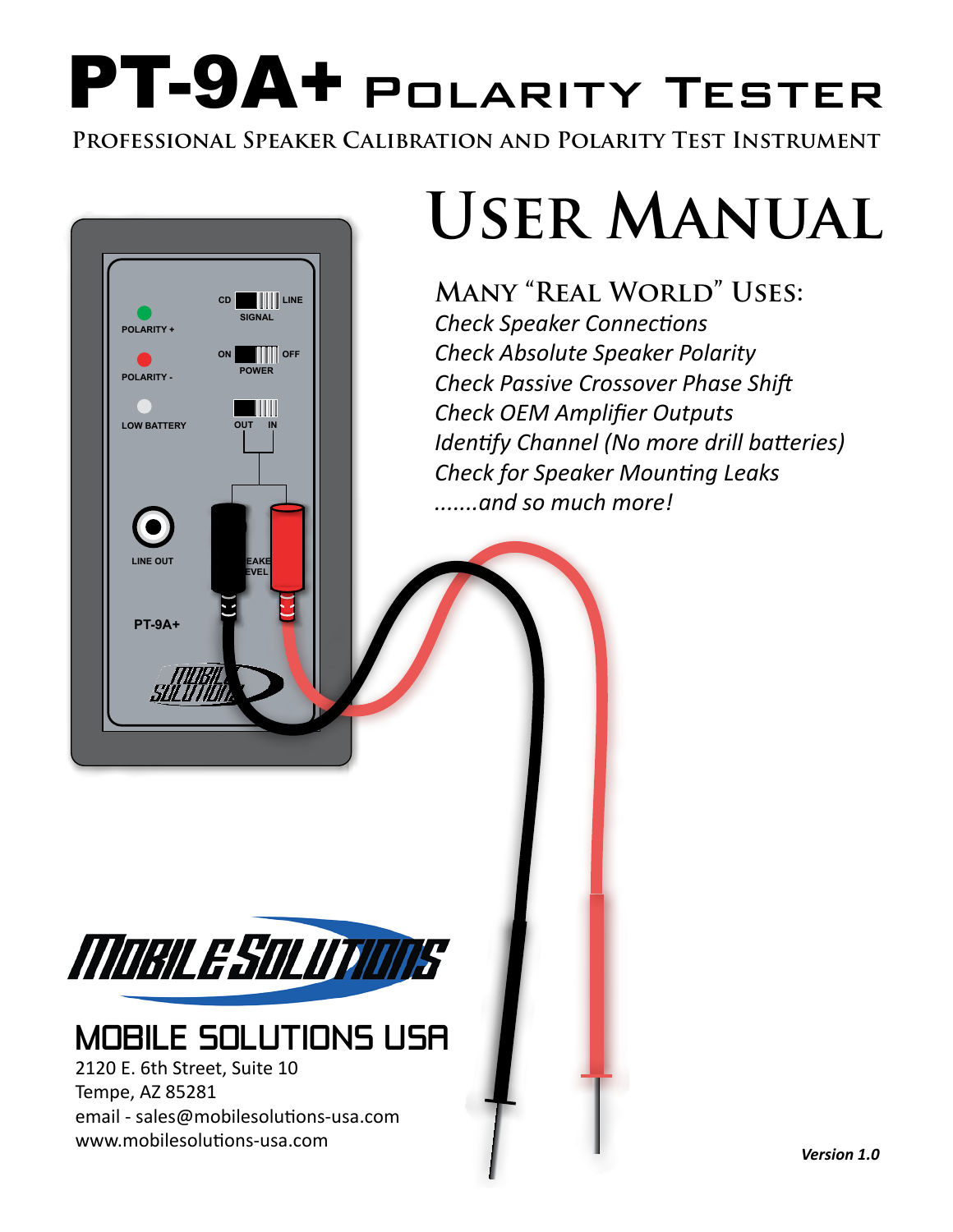#### PT-9A+ Polarity Test Instrument

The PT-9A+ Polarity Tester is an essential measurement tool for building and tuning great car audio systems. Please read the user manual carefully and follow the instructions provided.

#### WHAT IS THE OVERALL GOAL?

The goal of any audio system with multiple speakers is to reproduce sound energy so that the absolute phase between all speakers is complimentary (rather than destructive). This means all speakers in the system need to be working together. The PT-9A+ allows the install technician to verify the absolute phase of each speaker in the system, both individually and as a group using a combination of internally generated pulses and pulses from the test tracks contained on the included USB thumb drive.

Simple **GREEN** or **RED** light pulses on the front of the instrument indicate the overall condition of the speaker(s) being evaluated in real time while installed in their final position(s) in the vehicle. It can't get much more accurate than that!

#### FEATURES

#### Internal Pulse Generator

The PT-9A+ features an internal pulse generator output that simultaneously processes speaker pulses through the built-in microphone located on the front of the instrument. This allows the unit to be entirely self contained. The internal generator provides evenly spaced, positive (pressure) pulses to both the line level jack and speaker level outputs for the duration of time the unit is on. The **LINE LEVEL** signal is sufficient to drive signal processor and amplifier inputs. The **SPEAKER LEVEL** signal is sufficient to drive a speaker directly. To use the internal pulse generator, be sure the **IN/OUT switch** is in the **OUT** position and the **SIGNAL switch** is in the **LINE** position.

Alternatively, the PT-9A+ can use only the built-in microphone with the **SIGNAL switch** is in the **CD** position to "hear" pulses generated by an external source, such as the pulse tracks provided on the included USB thumb drive. You can also download the pulses from the Mobile Solutions website and use a portable device (such as a smartphone) to generate pulses in the audio system.

#### Internal Pulse Reader

The PT-9A+ also functions as a pulse reader. The speaker jacks can be configured to accept speaker-level INPUT up to 4VAC to identify the electrical polarity of an audio signal. This feature allows the technician to determine which wire is positive (+) and negative (-) so that, when doing an OEM audio integration job, the inputs to a DSP or amplifier can be configured correctly with respect to polarity.

Test the outputs of an OEM source unit or OEM amplifier when the speakers in the vehicle have already been disconnected and removed. To use the internal pulse reader, be sure the **IN/OUT switch** is in the **IN** position and the **SIGNAL switch** is in the **LINE** position.

#### Test Tracks

The included USB thumb drive contains a polarity pulses track to be used in conjunction with the PT-9A+. The sequence on the pulse track is three (3) POSITIVE pulses followed by one (1) NEGATIVE pulse. When wired correctly and responding in absolute phase, speakers tested in the system should show three (3) GREEN lights followed by one (1) RED light on PT-9A+. To use only the built-in microphone and pulses from an external source, move the **SIGNAL switch** into the **CD** position.

Pink Noise tracks are also included on the USB thumb drive or available for download. These are intended for use with a Real-Time Analyzer (RTA) to help with system tuning. One each left and right side mono pink noise track, along with a mono pink noise track for left and right channels combined.

#### Noise Free Testing Zone

It's very important that this instrument is used in an environment where there is not a high level or external ambient noise when checking the speaker polarity using the built-in microphone. Installation bays can contain a high level of noise during a productive day, so you may wish to close the vehicle doors and ask others nearby to minimize unnecessary noise. This will only help the accuracy of the built-in microphone.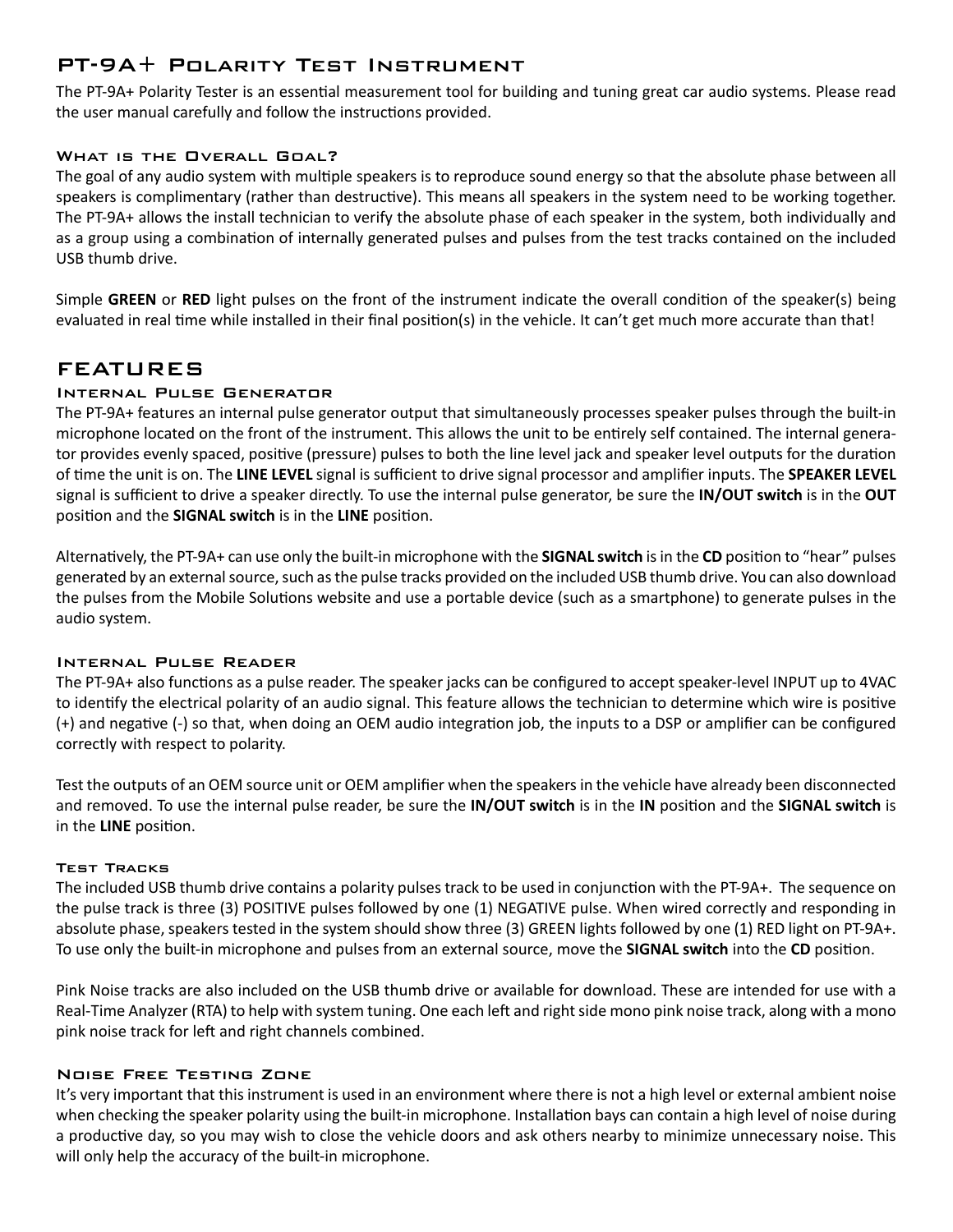*Built-in Microphone on Front of Instrument (Position no more than 4" from front of speaker for accurate reading)*



#### Operating Instructions

Verify an individual preamp-level (RCA) polarity using Internal Pulse Generator

1) Move the Signal Switch of the test instrument to the "**LINE"** position.

2) Switch "**SPEAKER/HIGH LEVEL INPUT**" button to "**OUT**".

3) Connect one RCA audio cable to the instrument's "**LINE OUT" RCA** jack. This can be the input cable to a signal processor or amplifier. Test only one channel at a time.

• The orientation of polarity on the "LINE OUT" RCA jack is positive (+) on the center pin and negative (-) on the outer shield.

4) Ensure the processor or amplifier is turned on so signal can pass from that component's input through the audio signal path and ultimately to the speaker(s) connected on that channel.

5) Move the Power Switch of the test instrument to the "**ON**" position.

6) Point the polarity tester's front panel microphone about **2-4 inches** from the cone (or grille) of the speaker you wish to test. You should hear a faint pulsing sound from the speaker.

7) Based on the orientation of the RCA LINE OUT jack as described in Step 3, a **GREEN** light indicates the speaker is in correct polarity with the RCA input of the device tested. A **RED** light indicates the speaker's polarity is backward (reversed) from the device's input polarity.

- If the RED LED illuminates, this means the speaker is wired backward, the input signal to (such as in OEM audio integration) is backward or the input of the device has an internal polarity reversal setting. Check and verify each of those scenarios that apply, make any necessary changes and test again.
- If **GREEN and RED** LEDs are both lit **AT THE SAME** time it may indicate a leaky speaker mount.

8) Repeat for other individual speakers as needed.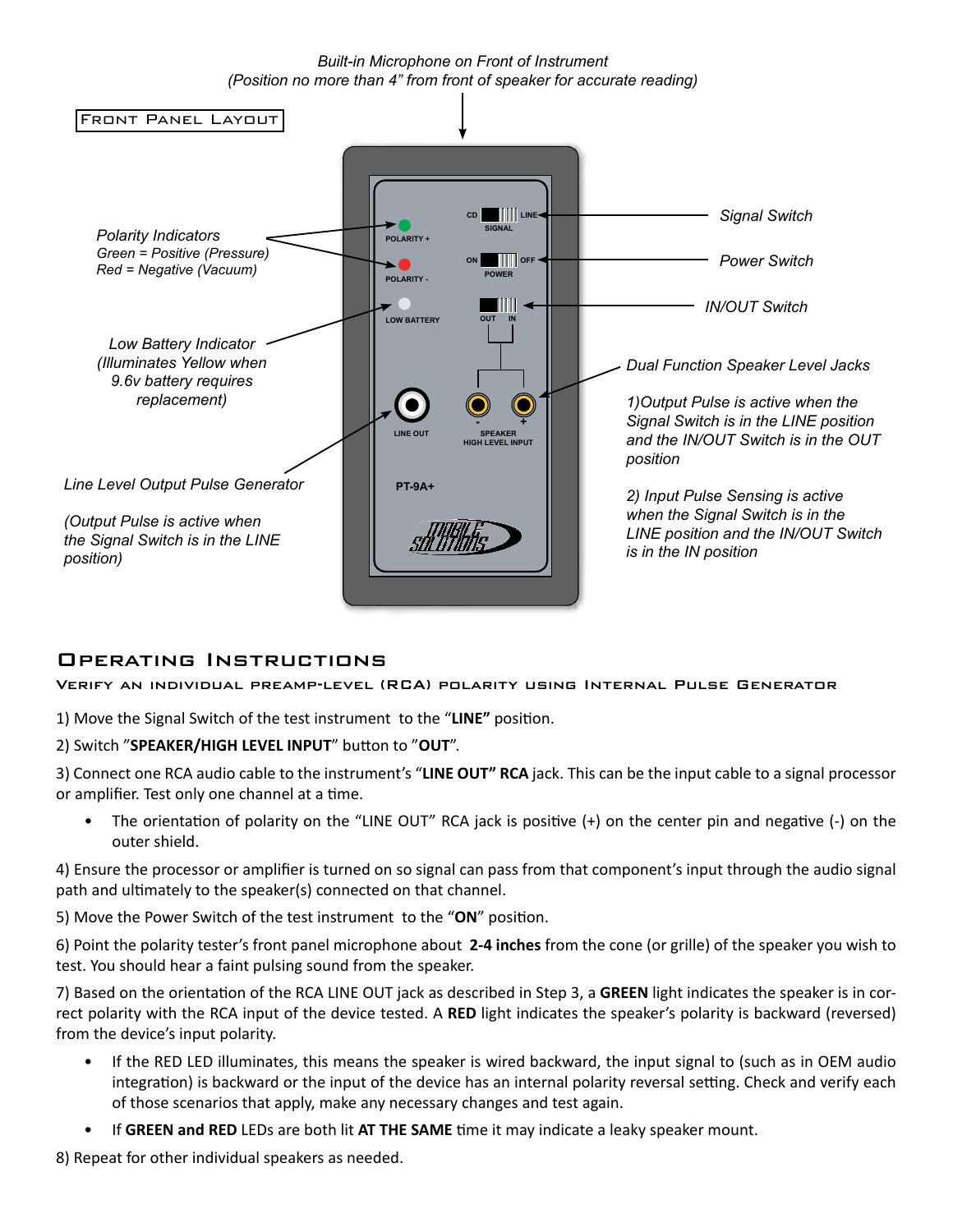#### Verify an individual speaker's polarity using Internal Pulse Generator

1) Move the Signal Switch of the test instrument to the "**LINE"** position.

2) Switch "**SPEAKER/HIGH LEVEL INPUT**" button to "**OUT**".

3) Connect the probes to the speaker's terminals. **Red probe to + terminal** and **Black probe to - terminal**.

4) Move the Power Switch of the test instrument to the "**ON**" position.

5) Point the polarity tester's front panel microphone about **2-4 inches** from the cone (or grille) of the speaker you wish to test. You should hear a faint pulsing sound from the speaker.

6) Based on the orientation of the probes as described in Step 3, a **GREEN** light indicates the speaker is in correct polarity with the position of positive and negative probes. A **RED** light indicates the speaker's polarity is backward (reversed).

- If the RED LED illuminates, this means the speaker is wired backward. Switch wiring and test again.
- If **GREEN and RED** LEDs are both lit **AT THE SAME** time it may indicate a leaky speaker mount.

7) Repeat for other individual speakers as needed.

Note - *if using in an OEM audio integration application where you are pulsing the wires in a factory head unit or amplifier harness (unplugged) to find the speaker locations, you may wish to use smaller "backprobe pin" type leads and clip onto the PT-9A+ test leads with an alligator clip as shown in the photos. This will eliminate any unnecessary damage to high density OEM wiring and connectors in the plug.*





*Alligator Clip to Probe Side Alligator Clip to Backpin Probes*

#### Verify Acoustic Signal polarity using Polarity Pulse Test Track

- 1) Insert USB thumb drive with included polarity pulse track.
- 2) Move the Signal Switch of the test instrument to the "**CD"** position.

3) Switch "**SPEAKER/HIGH LEVEL INPUT**" button to "**OUT**".

5) Move the Power Switch of the test instrument to the "**ON**" position.

6) Play the polarity pulse track. Set volume where pulses are just audible.

7) Point the polarity tester's front panel microphone about **2-4 inches** from the cone (or grille) of the speaker you wish to test.

8) Evaluate your results:

- Three (3) **GREEN** lights followed by one (1) **RED** light indicates the speaker wiring is in correct polarity.
- Three (3) **RED** lights followed by one(1) **GREEN** light indicates the speaker wiring is in incorrect (reversed) polarity. This can also occur (typically on a tweeter) when using a 12dB/octave passive crossover network. Check the speaker individually rather than at the input of the crossover if this is the case.
- If **GREEN and RED** LEDs are both lit **AT THE SAME** time it may indicate a leaky speaker mount.